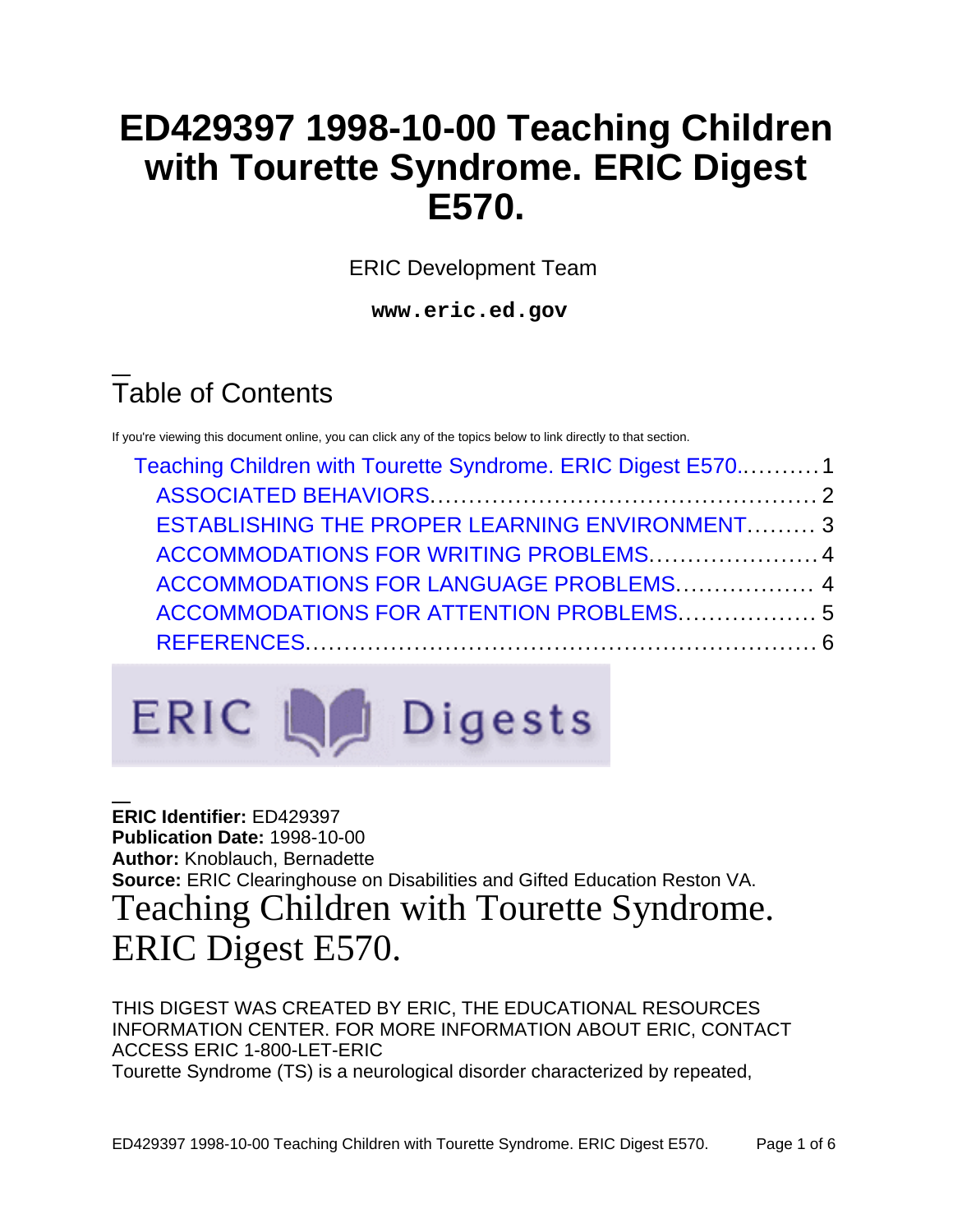involuntary body movements (tics) such as blinking, twitching, shoulder shrugging, or leg jerking and vocal sounds such as throat clearing or sniffing. Symptoms typically appear before the age of 18 and the condition occurs in all ethnic groups with males affected 3 to 4 times more often than females. Associated conditions can include obsessivity, attentional problems, and impulsiveness. Since many people with TS have yet to be diagnosed, there are no absolute figures, but the official estimate by the National Institutes of Health is that 100,000 Americans have full-blown TS. Symptoms include:

\* Multiple motor and one or more vocal tics at some time during the illness, although not necessarily simultaneously

\* The occurrence of tics many times a day (usually in bouts) nearly every day or intermittently throughout a span of more than one year

\* Periodic changes in the number, frequency, type, location, and severity of the tics; for example, symptoms may disappear for weeks or months at a time

\* Onset before the age of 18.

## <span id="page-1-0"></span>ASSOCIATED BEHAVIORS

Additional problems may include:

\* Obsessions, which consist of repetitive unwanted or bothersome thoughts.

\* Compulsions and ritualistic behaviors. Examples include touching an object with one hand after touching it with the other hand to "even things up," repeatedly checking to see that the flame on the stove is turned off, or repeating a sentence many times until it "sounds right."

\* Attention Deficit Disorder (ADD) with or without Hyperactivity (or ADHD). Indications of ADHD may include: difficulty with concentration; failing to finish what is started; not listening; being easily distracted; often acting before thinking; shifting constantly from one activity to another; needing a great deal of supervision; and general fidgeting. ADD without hyperactivity includes all of the above symptoms except for the high level of activity.

\* Learning disabilities, including reading and writing difficulties, arithmetic disorders, and perceptual problems.

\* Difficulties with impulse control, which may occasionally result in overly aggressive behaviors or socially inappropriate acts. Defiant and angry behaviors can also occur.

In many cases, medication can help control the symptoms, but there may be side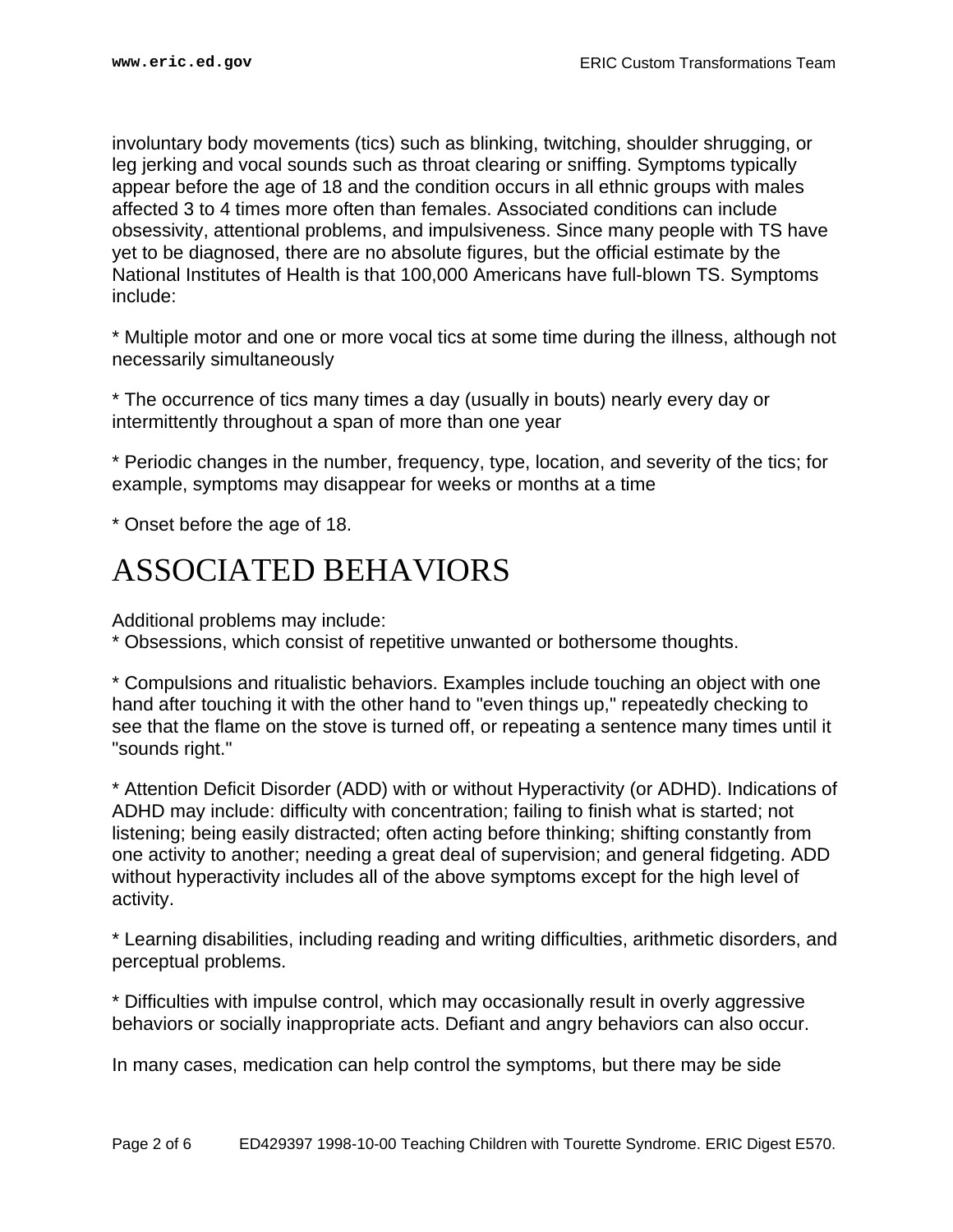effects, some of which interfere with cognitive processes. Stimulants such as Ritalin, Cylert, and Dexedrine that are prescribed for ADHD may increase tics, and their use is controversial. Other types of therapy may also be helpful, including psychotherapy, behavior modification therapy that can teach the substitution of one tic for another that is more acceptable, and the use of relaxation techniques, biofeedback, and exercise to reduce the stress that often exacerbates tics.

## <span id="page-2-0"></span>ESTABLISHING THE PROPER LEARNING ENVIRONMENT

While school children with TS as a group have the same IQ range as the general population, many may have some kind of learning problem. That condition, combined with attention deficits and the problems of dealing with frequent tics, often call for special educational assistance. The use of tape recorders, typewriters, or computers for reading and writing problems, untimed exams (in a private room if vocal tics are a problem), and permission to leave the classroom when tics become overwhelming are often helpful.

The following are tips for dealing effectively with TS symptoms in the classroom setting:

\* Some movements and noises can be annoying or disruptive to the class. Please remember that they are occurring involuntarily, and do not react with anger or annoyance! This requires patience but reprimanding a student with TS is like disciplining a student with cerebral palsy for being clumsy. If the teacher is not tolerant, others in the class may feel free to ridicule the child with TS. If some aspect of the child's tics affect the privacy or safety of others (e.g., touching others), it is important to find ways to work around the problem, but acceptance of the child is critical even when the behaviors are unacceptable.

\* Provide opportunities for short breaks out of the classroom. Time in a private place to relax and release the tics can often reduce symptoms in class. Private time may also enhance the student's ability to focus on schoolwork, because energy will not be used to suppress the tics.

\* Allow the student to take tests in a private room, so energy will not be expended on suppressing tics during a quiet time in the classroom.

\* If tics are particularly disruptive, consider eliminating recitation in front of the class for a while. Oral reports might be tape recorded, so those skills can be judged without the added stress of standing before the class.

\* Work with other students to help them understand the tics and reduce ridicule and teasing. School counselors, psychologists, and representatives from the local Tourette Syndrome Association chapter can provide information and appropriate audio-visual materials for students and staff.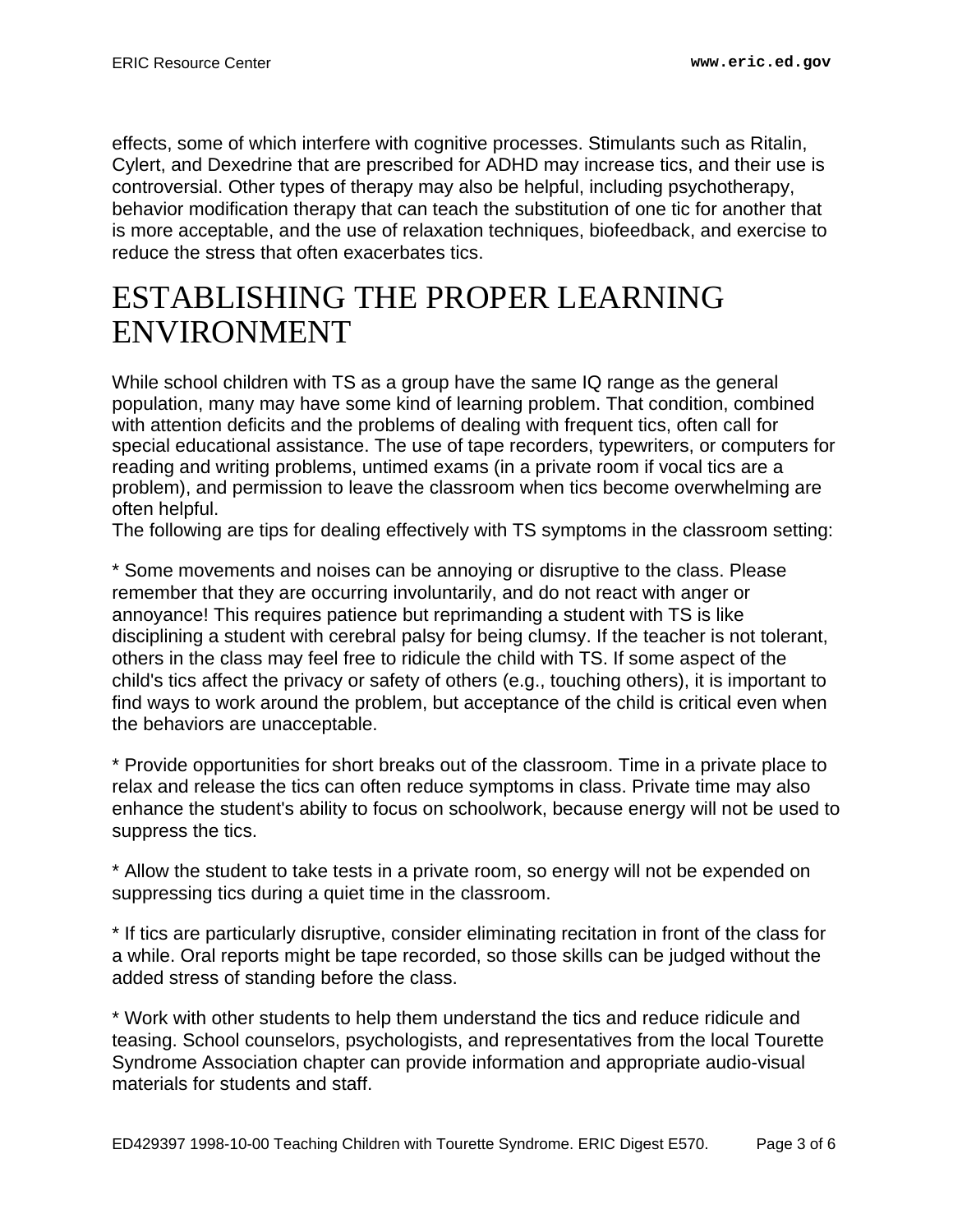## <span id="page-3-0"></span>ACCOMMODATIONS FOR WRITING PROBLEMS

Many children with TS also have visual-motor integration problems. Therefore, tasks that require seeing material, processing it, then writing it down are often difficult and time consuming. This problem also affects copying from the board or from a book, completing long assignments, neatness of written work, and prescribed times for completion of written work. Even very bright children with TS who have no trouble grasping concepts may be unable to finish written work because of visual-motor impairments. Sometimes it appears as though the student is lazy or avoiding work, but in reality the effort to record the work on paper may be overwhelming. A number of accommodations can be made to help children with writing difficulties succeed in the classroom:

\* Modify written assignments by: having the child copy down and complete every other math problem; allowing the child to present a taped report rather than a written one; allowing a parent to record work or act as "secretary" so the child can dictate his ideas to facilitate concept formation. It helps to focus on what the child has mastered rather than the quantity of written work produced.

\* Since the student with visual-motor problems may not be able to write quickly enough to get important information on paper, assign a reliable "note-taking" buddy or "homework partner" who can use carbon paper to make copies of notes and assignments. Be sure to work this out discreetly, so the child with TS does not feel different in yet another way.

\* On tests with computer scoring sheets, allow the student to write on the test booklet. This helps avoid poor grades caused by the visual confusion that can occur when using the grid answer sheet.

\* When possible, allow as much time as needed for taking tests.

\* Students with visual-motor problems may be poor spellers. Rather than penalizing for spelling errors, encourage proof-reading and using a word processor with a spell checker.

\* Students with TS seem to have special problems with written math. Encourage the use of manipulatives in teaching math and the use of a calculator to perform rote calculations. Using grid paper with large boxes or turning regular lined paper sideways to form columns can also help the child maintain straight columns when calculating.

### <span id="page-3-1"></span>ACCOMMODATIONS FOR LANGUAGE PROBLEMS

\* Provide visual input as well as auditory whenever possible. The student could receive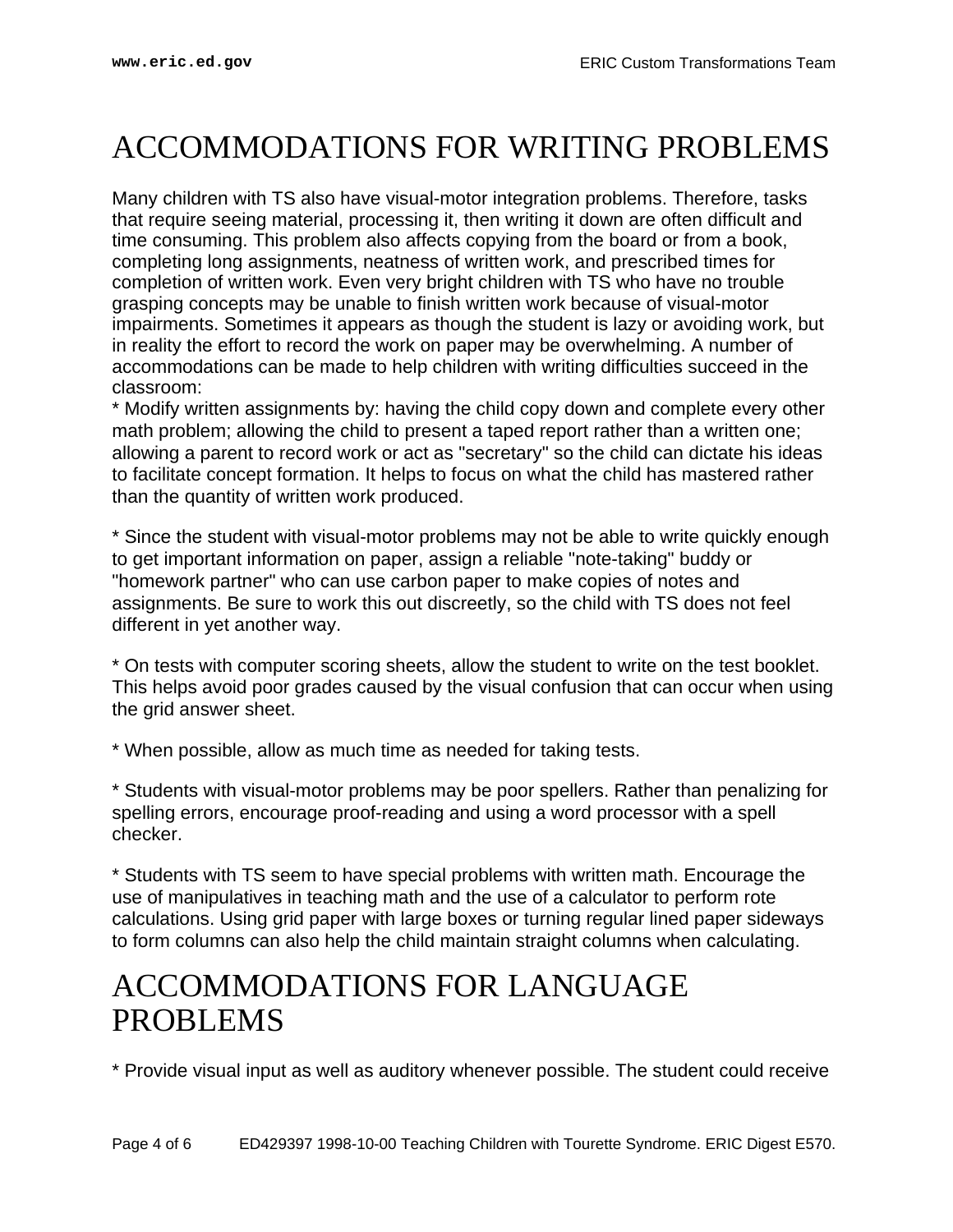written directions as well as oral ones, or have a copy of a lecture outline to follow while listening to instructions. Pictures and graphs that illustrate the text are usually quite effective.

\* Give directions one or two steps at a time. Ask the student to repeat the instructions. Then have the student complete one or two items and check with you to see that they have been done properly.

\* If you notice a student mumbling while working, suggest a seat where he will not disturb others. Sometimes quietly "reauditorizing" instructions or information to himself can help a student grasp and remember the assignment.

Children with TS may repeat their own words or those of someone else. This may sound like stuttering but it actually involves the utterance or words or whole phrases. Other students may exploit this problem by whispering inappropriate things so that the child with TS will involuntarily repeat them and get into trouble. Be alert to this provocation.

This urge to repeat can be seen in reading and writing activities. Students may be unable to complete work because they "get stuck" rereading or rewriting words or phrases over and over. This is called "looping." The following can be helpful.

\* Have the student take a break or switch to other work.

\* When reading, give the child a note card with a cut out "window" that displays only one word at a time. The student slides the window along while reading so the previous word is covered and the chances of getting stuck are reduced.

\* When writing, have the student use pencil or pen without an eraser or allow the student to complete the work orally. Brief reminders to move on may help.

### <span id="page-4-0"></span>ACCOMMODATIONS FOR ATTENTION PROBLEMS

\* Seat the child in front of the teacher for all instruction and directions to minimize the visual distraction of classmates.

\* Seat the child away from windows, doors, or other sources of distraction, i.e., where reading groups meet. Give the student an "office," a quiet workplace. This could be in a corner, the hall, or the library. This place should not be used as a punishment, but rather a place the student can choose to go to when focusing becomes more difficult. Have the student work in short intense periods with breaks to run an errand or simply wiggle in the seat. Change tasks frequently. For example, complete five math problems, then do some spelling, etc.

\* Contract for work to be done in advance. For example, finish a specific number of